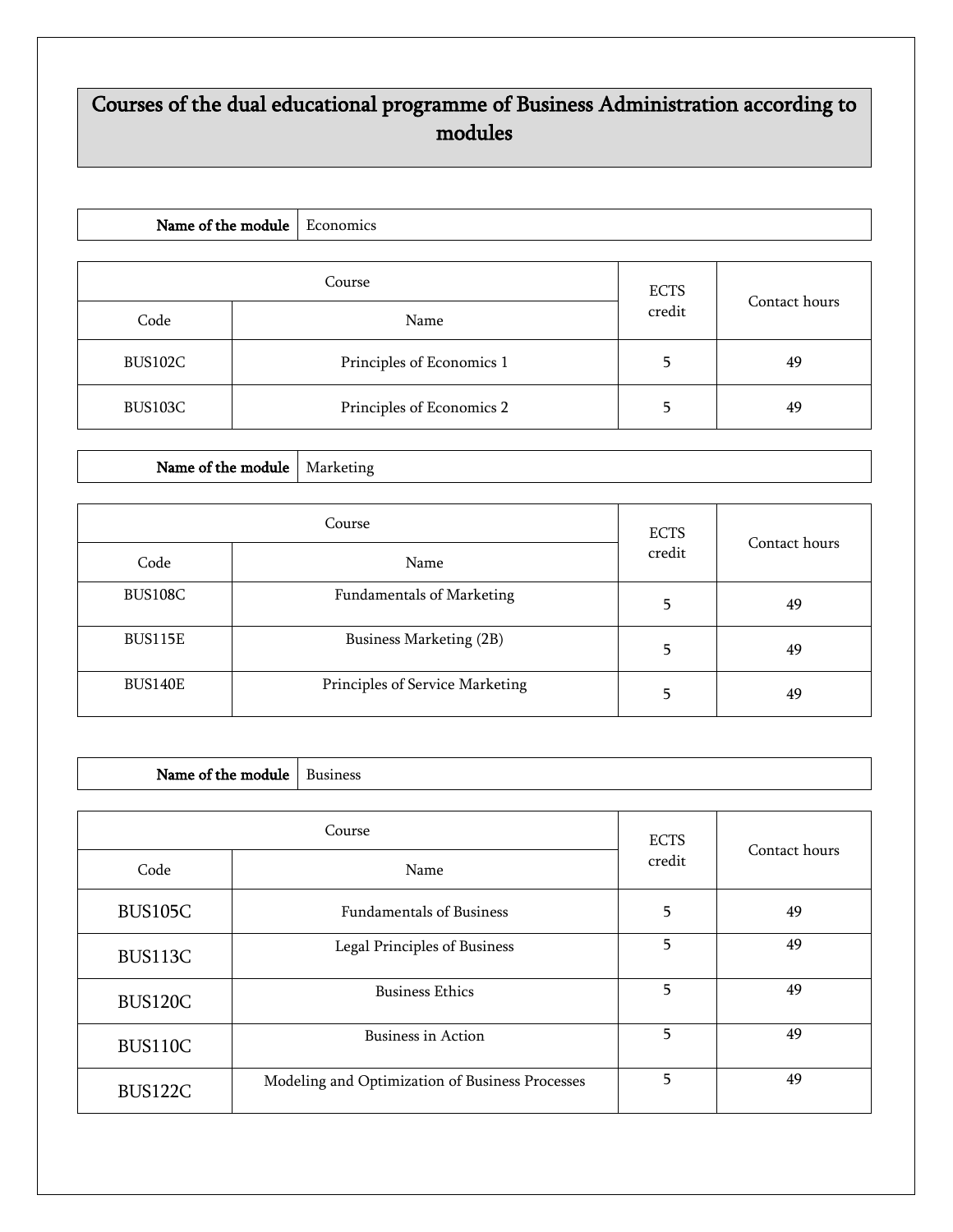| BUS133E | Fundamentals of Logistics            | 49 |
|---------|--------------------------------------|----|
| BUS139C | Principles of International Business | 49 |

## Name of the module  $\vert$  Finances

|                | Course                                     | <b>ECTS</b> | Contact hours |
|----------------|--------------------------------------------|-------------|---------------|
| Code           | Name                                       | credit      |               |
| <b>BUS106E</b> | Financial Markets and Financial Institutes | 5           | 49            |
| <b>BUS124E</b> | Financial Management                       | 5           | 49            |
| <b>BUS117C</b> | <b>Corporation Finances</b>                | 5           | 49            |
| <b>BUS125E</b> | Risk Management (Introductory course)      | 5           | 49            |
| BUS132E        | <b>International Finances</b>              | 5           | 49            |
| <b>BUS118E</b> | <b>Bank Management</b>                     | 5           | 49            |

| Name of the module                                              |                                 | Management                                 |               |    |
|-----------------------------------------------------------------|---------------------------------|--------------------------------------------|---------------|----|
|                                                                 |                                 |                                            |               |    |
| Course                                                          |                                 | <b>ECTS</b>                                | Contact hours |    |
| Code                                                            | Name                            |                                            | credit        |    |
| BUS130C                                                         |                                 | Strategic Management (Introductory course) |               | 49 |
| Organizational Behavior (Introductory course)<br><b>BUS126C</b> |                                 | 5                                          | 49            |    |
| <b>BUS128E</b>                                                  | <b>International Management</b> |                                            | 5             | 49 |
| BUS112C                                                         |                                 | <b>Fundamentals of Management</b>          | 5             | 49 |

|      | Name of the module   Accounting |             |               |
|------|---------------------------------|-------------|---------------|
|      |                                 |             |               |
|      | Course                          | <b>ECTS</b> | Contact hours |
| Code | Name                            | credit      |               |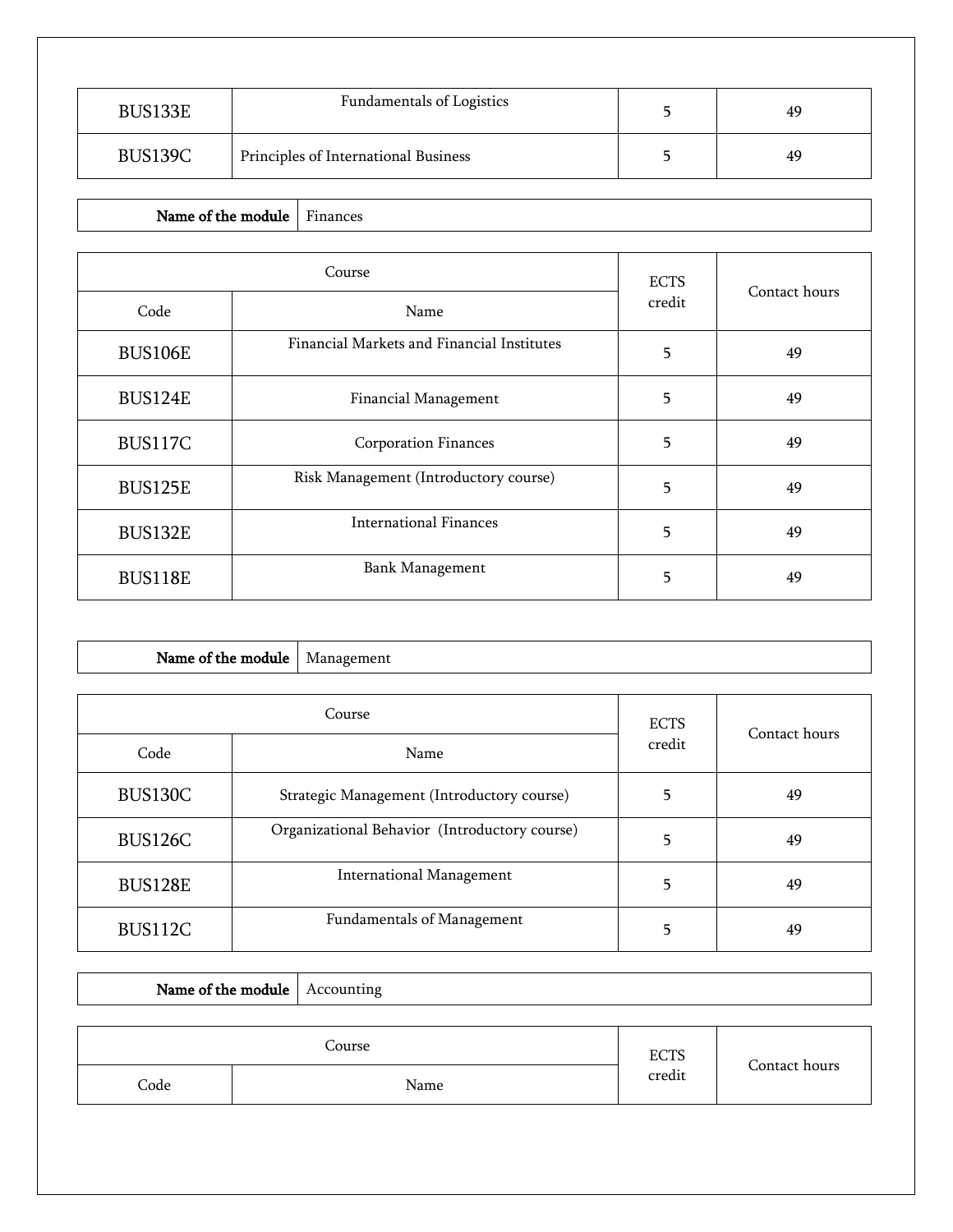| BUS107C | Financial Accounting 1 | 49 |
|---------|------------------------|----|
| BUS111C | Financial Accounting 2 | 49 |
| BUS116C | Managerial Accounting  | 49 |

## Name of the module  $\Big|$  Foreign Language

| Course         |                           | <b>ECTS</b> | Contact hours |
|----------------|---------------------------|-------------|---------------|
| Code           | Name                      | credit      |               |
| BUS165E        | <b>Business English 1</b> | 10          | 94            |
| <b>BUS166E</b> | <b>Business English 2</b> | 10          | 94            |

## Name of the module  $\vert$  Mathematics

 $\overline{\Gamma}$ 

| Course         |                           | <b>ECTS</b> |               |
|----------------|---------------------------|-------------|---------------|
| Code           | Name                      | credit      | Contact hours |
| BUS101C        | Calculus                  | 5           | 49            |
| BUS104C        | Linear Algebra            | 5           | 49            |
| <b>BUS119E</b> | <b>Applied Statistics</b> | 5           | 49            |

| Name of the module   Tourism |  |                         |        |               |
|------------------------------|--|-------------------------|--------|---------------|
|                              |  |                         |        |               |
| Course                       |  | <b>ECTS</b>             |        |               |
| Code                         |  | Name                    | credit | Contact hours |
| <b>TOR101E</b>               |  | Introduction to Tourism |        | 49            |

|                       |  | Name of the module   Module of International Business School (Hungary |               |  |
|-----------------------|--|-----------------------------------------------------------------------|---------------|--|
| Course<br><b>ECTS</b> |  |                                                                       | Contact hours |  |
| Code                  |  | Name                                                                  | credit        |  |